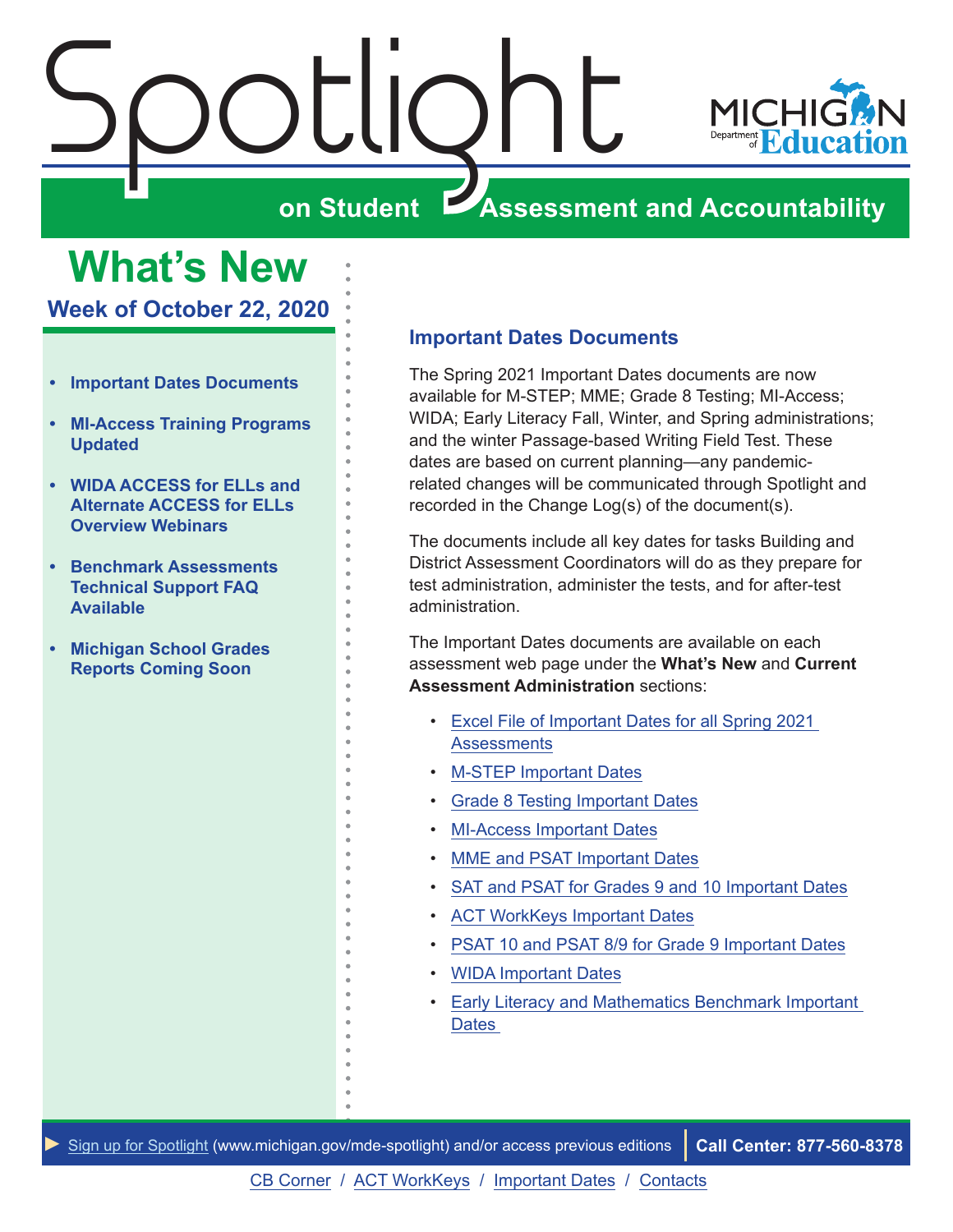## <span id="page-1-0"></span>**MI-Access Training Programs Updated**

The online training programs related to determining which assessment students with the most significant cognitive disabilities should take have been updated. The [Assessment Selection Guidelines Training i](https://mdoe.state.mi.us/mdedocuments/AssessmentSelectionGuidelinesTraining/index.html)s an online training program that outlines in detail who the alternate assessment (MI-Access) is designed for and the assessment selection guidelines that must be used in making assessment selection decisions. The [Interactive Decision making tool](https://mdoe.state.mi.us/MDEDocuments/InteractiveDecision-MakingTool/index.html) is designed for Individualized Education Program (IEP) teams to use during the meeting to help make assessment selection decisions. Both of these online tools have been updated to include the definition of "students with the most significant cognitive disabilities." This definition is as follows:

Students with significant cognitive disabilities, for the purpose of determining instructional targets and state assessment selection, have a disability or multiple disabilities that significantly impact intellectual functioning and adaptive behavior. Adaptive behaviors are essential to live independently and to function safely in daily life. When adaptive behaviors are significantly impacted, the individual is unlikely to develop the skills necessary to live independently and function safely in daily life. Students with significant cognitive disabilities are supported with an IEP and the instruction is based on Michigan's alternate content expectations in English language arts (ELA), mathematics, science and/ or social studies. Significant cognitive disabilities impact students both in and out of the classroom and across multiple life domains, including academic domains. Further, it is important to remember that the alternate content expectations are aligned directly to the Michigan K-12 content standards for each corresponding grade level.

These two important resources for educators can be found on the [MI-Access web page](http://www.michigan.gov/mi-access) (www.michigan. gov/mi-access) under the **Assessment Training and Resources for Educators** section.

Continue to watch the Spotlight on Student Assessment for announcements of the re-release of the online training program on how to score the MI-Access Supported Independence and Participation assessments—the re-release is coming soon! Training on these scoring rubrics will be critical for anyone serving as primary or shadow assessment administrator for MI-Access Supported Independence or Participation.

## **WIDA ACCESS for ELLs and Alternate ACCESS for ELLs Overview Webinars**

New test coordinators and new test administrators can join overview webinars, scheduled for early December. The webinars provide administrators with an overview of the WIDA ACCESS for ELLs and the WIDA Alternate ACCESS for ELLs. **Note:** These webinars will not cover preparation and planning activities that may be specific to [Michigan's 2020-21 Return to School](https://www.michigan.gov/documents/whitmer/MI_Safe_Schools_Roadmap_FINAL_695392_7.pdf)  [Roadmap.](https://www.michigan.gov/documents/whitmer/MI_Safe_Schools_Roadmap_FINAL_695392_7.pdf) More specific information about those types of activities will be forthcoming. Be on the lookout for more information about joining these webinars, but mark your calendars in the meantime:

- **December 1, 2020, 2:00–3:30 p.m.** WIDA ACCESS for ELLs Overview Webinar
- **December 9, 2020, 2:00 3:30 p.m.**  WIDA Alternate ACCESS for ELLs Overview **Webinar**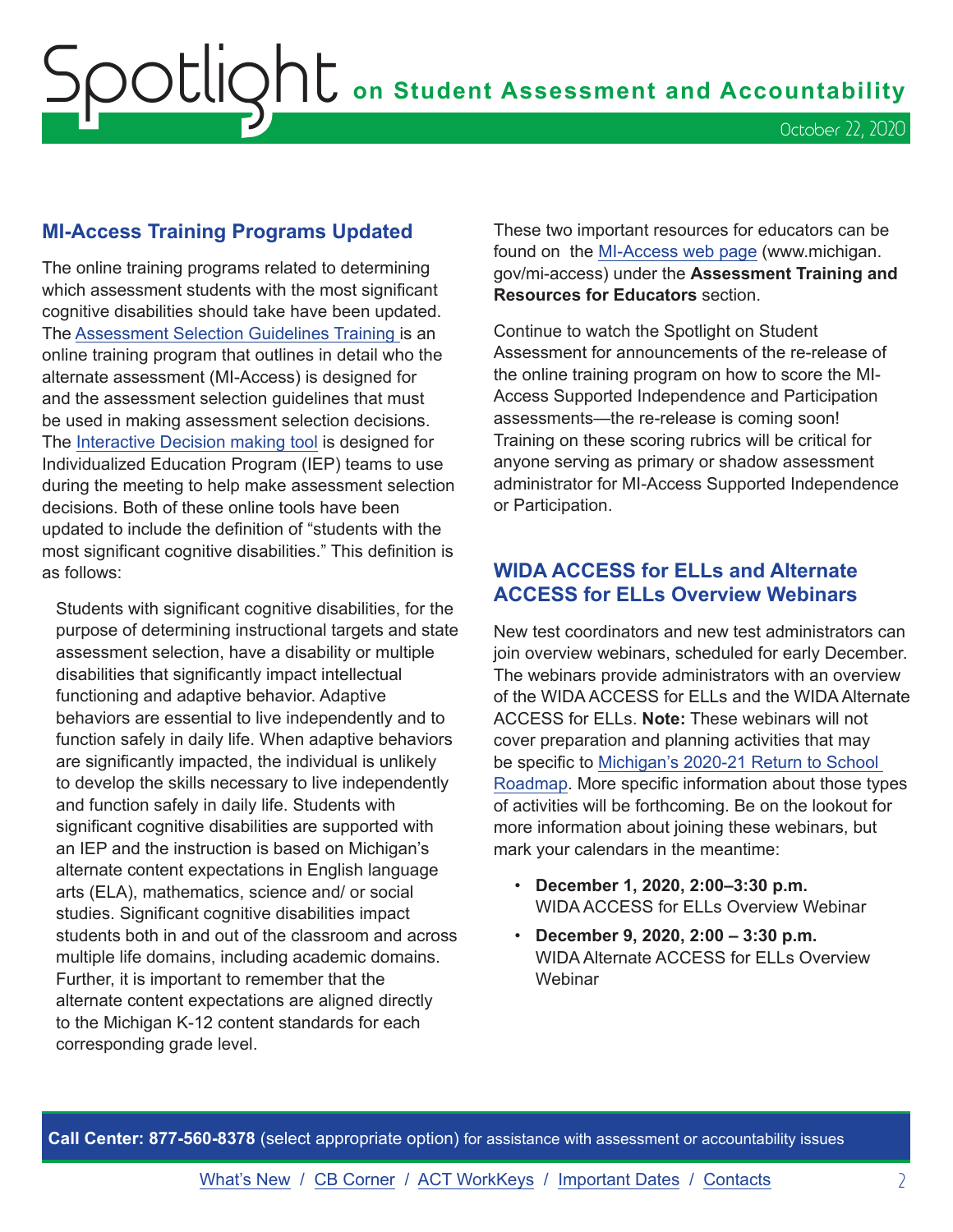# <span id="page-2-0"></span> ${\sf SOL}$

## **Benchmark Assessments Technical Support FAQ Available**

The Benchmark Assessments [Technical Support](https://www.michigan.gov/documents/mde/Benchmark_Assessments_Technical_Support_FAQ_705807_7.pdf)  [Frequently Asked Questions \(FAQ\)](https://www.michigan.gov/documents/mde/Benchmark_Assessments_Technical_Support_FAQ_705807_7.pdf) is now available on the [MDE Benchmark Assessments – Return to](http://www.michigan.gov/mde-benchmarkassessments)  [Learn web page](http://www.michigan.gov/mde-benchmarkassessments) in the **Benchmark Resources** section. This document addresses questions that were asked related to benchmark assessments during the Return to Learn Technical Support webinar series that were offered in September, as well as questions that have come directly into the Office of Educational Assessment and Accountability (OEAA).

If you have not visited the new benchmark web page, now is a good time to check it out. In addition to the FAQ document, the website has been updated with new resources including additional vendor-provided documents and benchmark-related assessment literacy information.

Information related to the entire [Return to Learn Webinar](https://www.michigan.gov/mde/0,4615,7-140-37818_53456-538648--,00.html)  [Series](https://www.michigan.gov/mde/0,4615,7-140-37818_53456-538648--,00.html) is located at the bottom of the [MDE COVID-19](https://www.michigan.gov/mde/0,4615,7-140-37818_53456---,00.html)  [Education Information and Resources web page](https://www.michigan.gov/mde/0,4615,7-140-37818_53456---,00.html).

## **Michigan School Grades Reports Coming Soon**

The Michigan Department of Education (MDE) will make 2019-20 Michigan School Grades reports available for schools to preview on [MI School](http://www.mischooldata.org)  [Data](http://www.mischooldata.org) (www.mischooldata.org) next week. Many accountability and reporting requirements were waived for the 2019-20 school year; however, MDE is still required to release all aspects of the A-F system for which there are data (per MCL 380.1280g, which the legislature has not acted to suspend or waive).

In the Michigan School Grades System, schools would normally receive up to five letter grades and three ranking labels based on various school performance components. Of the eight elements required of the A-F system, five elements are moot due to the suspension of state summative assessments in 2019-20; these are Proficiency, Growth, Performance Among Peers, Student Subgroup Performance, and Assessment Participation. The remaining three elements for which MDE has data are Graduation Rate, EL Progress, and Attendance. Schools eligible to be Alternative Education Campuses (AECs) will have the Compliance element reported, denoting compliance with applicable laws.

Authorized users of MI School Data will soon be able to preview school-level Michigan School Grades reports before results are released publicly in early November. In order to preview school results, authorized individuals need to log into MI School Data. Remember, the preview window is offered as a courtesy to schools so they can be prepared to communicate to their communities about their performance when these data are made public. Appeals and requests to clean up data will not be considered at this time. Schools were offered the opportunity to correct data errors prior to this preview window.

**Note:** Accountability reporting for 2019-20 will only include the calculation and release of School Grades results; School Index results will not be calculated nor released.

We encourage you to review the informational guides and other helpful resources available for the [Michigan](http://www.michigan.gov/mde-schoolgrades)  [School Grades System](http://www.michigan.gov/mde-schoolgrades) (www.michigan.gov/mdeschoolgrades).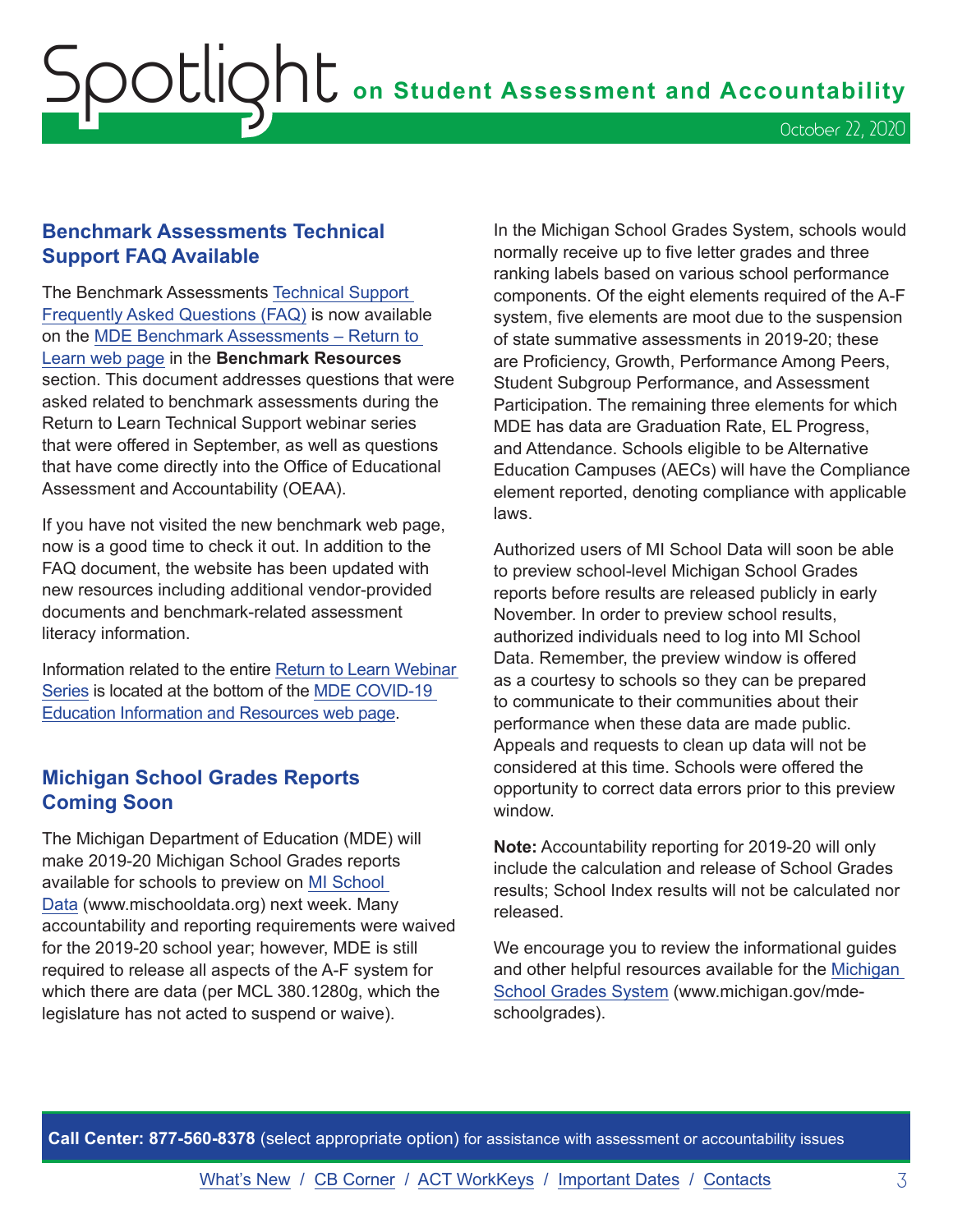Spotlight **on Student Assessment and Accountability**

October 22, 2020

## <span id="page-3-0"></span>College Board Corner

*Information on SAT*®*, PSAT*™ *8/9, and PSAT*™*10 provided by the College Board*

## **Questions about Fall or Spring PSAT 8/9, PSAT 10, or SAT?**

- Call the Michigan Educator Hotline: 866-870- 3127 (select Option 1)
- Email [michiganadministratorsupport@](mailto:michiganadministratorsupport%40collegeboard.org?subject=) [collegeboard.org](mailto:michiganadministratorsupport%40collegeboard.org?subject=)

## **WHAT'S NEW**

## **October 27 SAT School Day Makeup Test Books**

The October 27 SAT School Day test books will have the original makeup date of "October 28, 2020" printed on the cover. However, you must administer the makeup on October 27, or scores will be invalidated.

## **October 29 PSAT/NMSQT Test Books**

The October 29 PSAT/NMSQT test books will have the original test date of "October 28, 2020" printed on the cover. However, you must administer the PSAT/ NMSQT on October 29, or scores will be invalidated.

## **Coordinator Report Form**

When selecting the test date on the SAT School Day Coordinator Report Form (CRF), bubble "Oct. 28, 2020" as the test date for the October 27 SAT School Day makeup date. For the PSAT/NMSQT Coordinator Report Form (CRF), select "Oct. 28, 2020" as the test date in field 3 for the October 29 PSAT/NMSQT test date, then fill in the actual test date administered in field 4.

## **Off-Site Testing**

Most schools participating in the state-provided test administrations in April 2021 will use the school as the test location. However, if your school is a virtual school or if you don't have enough room in your school, you can request off-site testing. Off-site testing must be requested for April 2021 testing.

These additional locations must be approved by the College Board to make sure they meet testing, staffing, training, and security requirements. Here's how to request approval:

- 1. Identify a facility (or facilities) that will meet your needs for off-site testing.
- 2. Gather all required information for submission of your off-site request. You'll need your school information and Attending Institution (AI) code, off-site testing location name and address, and contact information for the off-site test coordinator(s).
- 3. Submit an [online form](http://www.sat.org/offsiterequest) (www.sat.org/ offsiterequest). A separate form must be completed for each off-site location being used. This form can be used for SAT, PSAT 10, and PSAT 8/9 requests.

You will receive email confirmation of your off-site request once your form is submitted. Submitters can edit the submission, if necessary.

*(Continued on next page)* **NEW:** Submissions can be assumed to be automatically approved. If necessary, we will contact test coordinators within 3 weeks to make recommendations to improve security and to address any outstanding concerns. Coordinators will not receive email approvals.

**Call Center: 877-560-8378** (select appropriate option) for assistance with assessment or accountability issues

[What's New](#page-0-0) / [CB Corner](#page-3-0) / [ACT WorkKeys](#page-6-0) / [Important Dates](#page-7-0) / [Contacts](#page-8-0) 4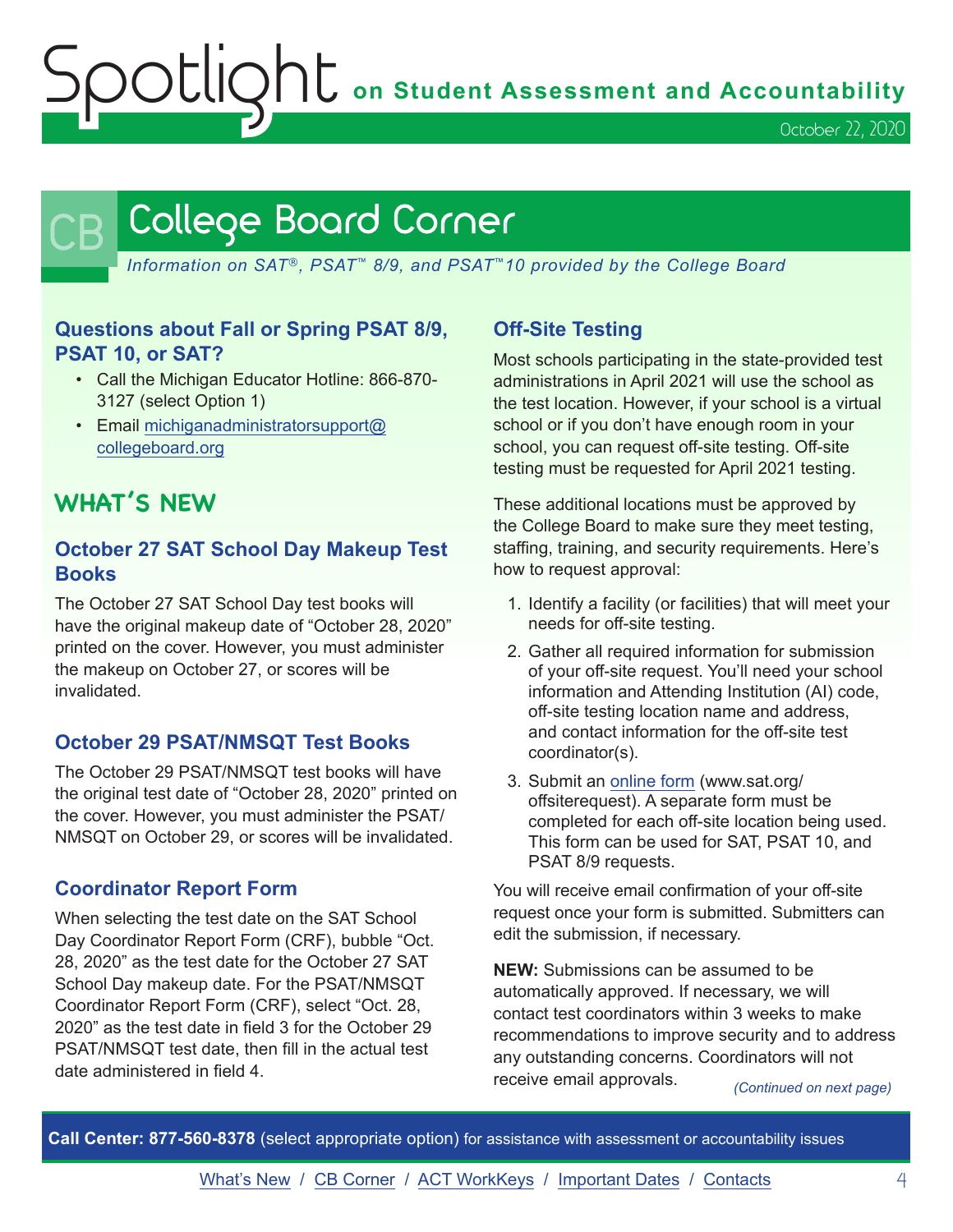$\bigcap$  on Student Assessment and Accountability

October 22, 2020

## $\mathsf{CB}\,\mathsf{I}$

4. Complete your off-site requests no later than midnight ET, December 18, 2020.

A few things to note about off-site testing:

- A test coordinator must be identified in the Educational Entity Master (EEM) for the AI (Attending Institution)/school. Additionally, a unique off-site test coordinator must be identified for each off-site test location, in the request. A single person may oversee all assessments administered at an off-site location or a different off-site test coordinator may be identified for each assessment. Off-site test coordinator information will not be captured or reflected in the EEM.
- Off-site test coordinators will use the school's AI code for all forms.
- Test coordinators are highly encouraged to use testing room codes to help process any irregularities that may occur at the off-site locations.
- Pre-identification of students will be completed by the AI, not by each off-site location. It is the responsibility of the off-site test coordinators to be aware of which students are testing at each location.
- Test materials will also be shipped to the AI location. The test coordinator at the AI will be responsible for coordinating the secure transport of materials from the AI location to the attention of the off-site test coordinator at each testing location.
- Off-site requests for other Michigan assessments (M-STEP, ACT WorkKeys) must be

done separately for each assessment.

## **REMINDERS**

## **PSAT/NMSQT Reminders**

- Ordering materials for the January 26, 2021 PSAT/NMSQT administration is now open in the College Board test ordering site. The deadline to order tests for this date is **December 4, 2020**.
- Schools may order and administer the test to 10th and 11th grade students who did not test on either of the October administrations.
- Test materials for the October 29 administration will arrive between October 19-21.

## **Preparing for Spring 2021**

Tasks you can be doing now to prepare your school for the spring 2021 administration of PSAT 8/9 for Grades 8 and 9, PSAT 10, and SAT with Essay:

- Register for the [Implementation Webinar](https://tinyurl.com/2021Implementation-MI) (https://tinyurl.com/2021Implementation-MI) on **November 10 from 9:00-10:30 a.m**. This webinar will focus on activities test coordinators can be doing until the end of 2020 to prepare their school and students for testing.
- SSD coordinators can register for an [Accommodations and Supports Webinar](https://tinyurl.com/2021Accommodations-MI) (https://tinyurl.com/2021Accommodations-MI) on **December 9 from 12:00-1:30 p.m.** This webinar will assist new and returning SSD coordinators with the process of applying for accommodations through the SSD Online system. This will be especially helpful for new SSD coordinators. We will also review administering the SAT with Essay, PSAT 10, or PSAT 8/9 for Grade 8 and 9 with

#### *(Continued on next page)*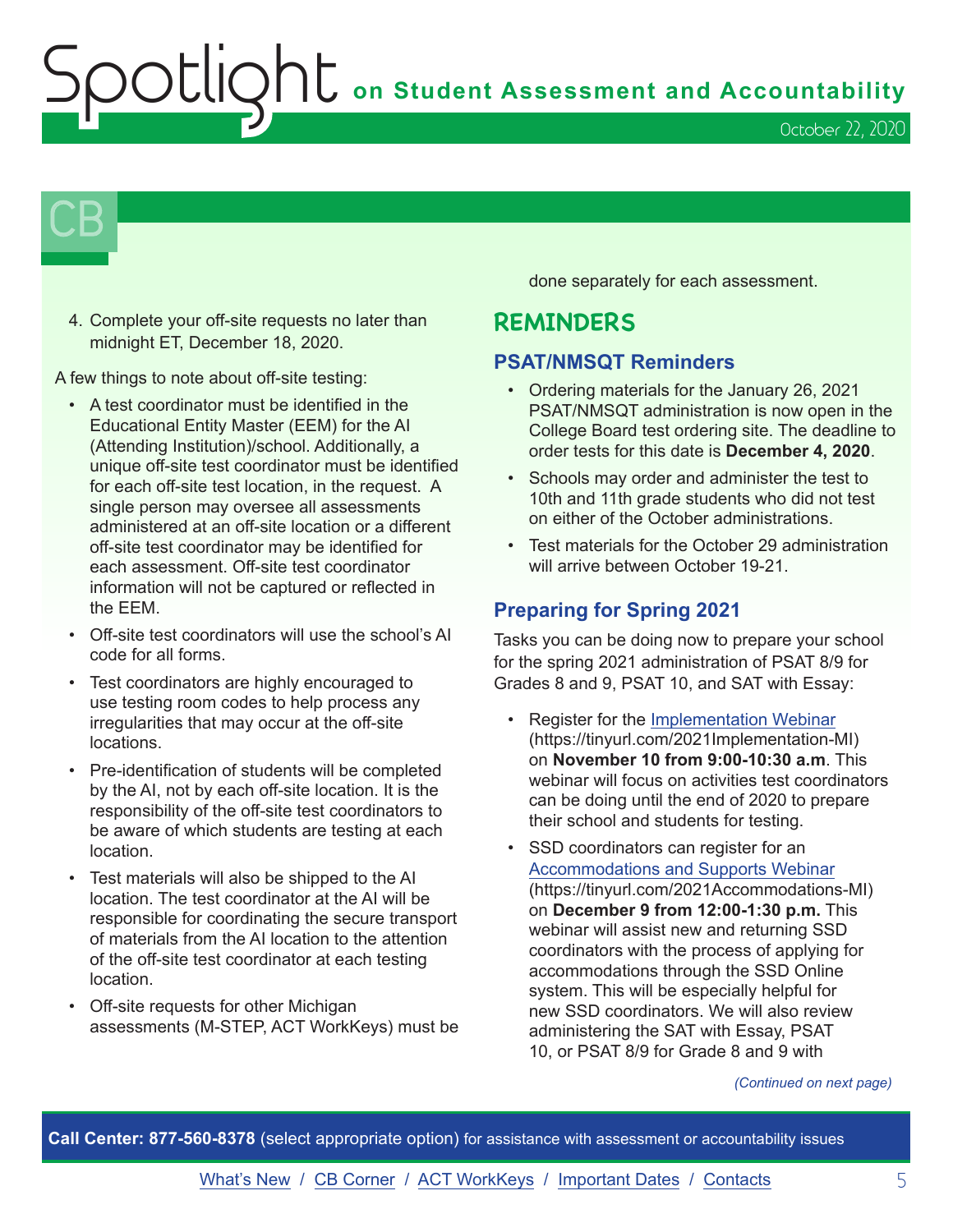## **Subsetlington Student Assessment and Accountability** October 22, 2020

## $\mathsf{CB}\,\mathsf{I}$

accommodations and English Learner supports.

- All webinars are optional and will be recorded and posted on the [MME web page](www.michigan.gov/mme) (www. michigan.gov/mme) and [PSAT web page](http://www.michigan.gov/psat) (www. michigan.gov/psat) approximately one week after the webinar is completed.
- Update EEM with test coordinator information. Refer to the [September 24, 2020 Spotlight](https://www.michigan.gov/documents/mde/Spotlight_9-24-20_703294_7.pdf)  [on Student Assessment and Accountability](https://www.michigan.gov/documents/mde/Spotlight_9-24-20_703294_7.pdf)  [Newsletter](https://www.michigan.gov/documents/mde/Spotlight_9-24-20_703294_7.pdf) (www.michigan.gov/mde-spotlight) for additional information about updating the EEM.
- Watch for upcoming information about school establishment in the October 29 edition of Spotlight.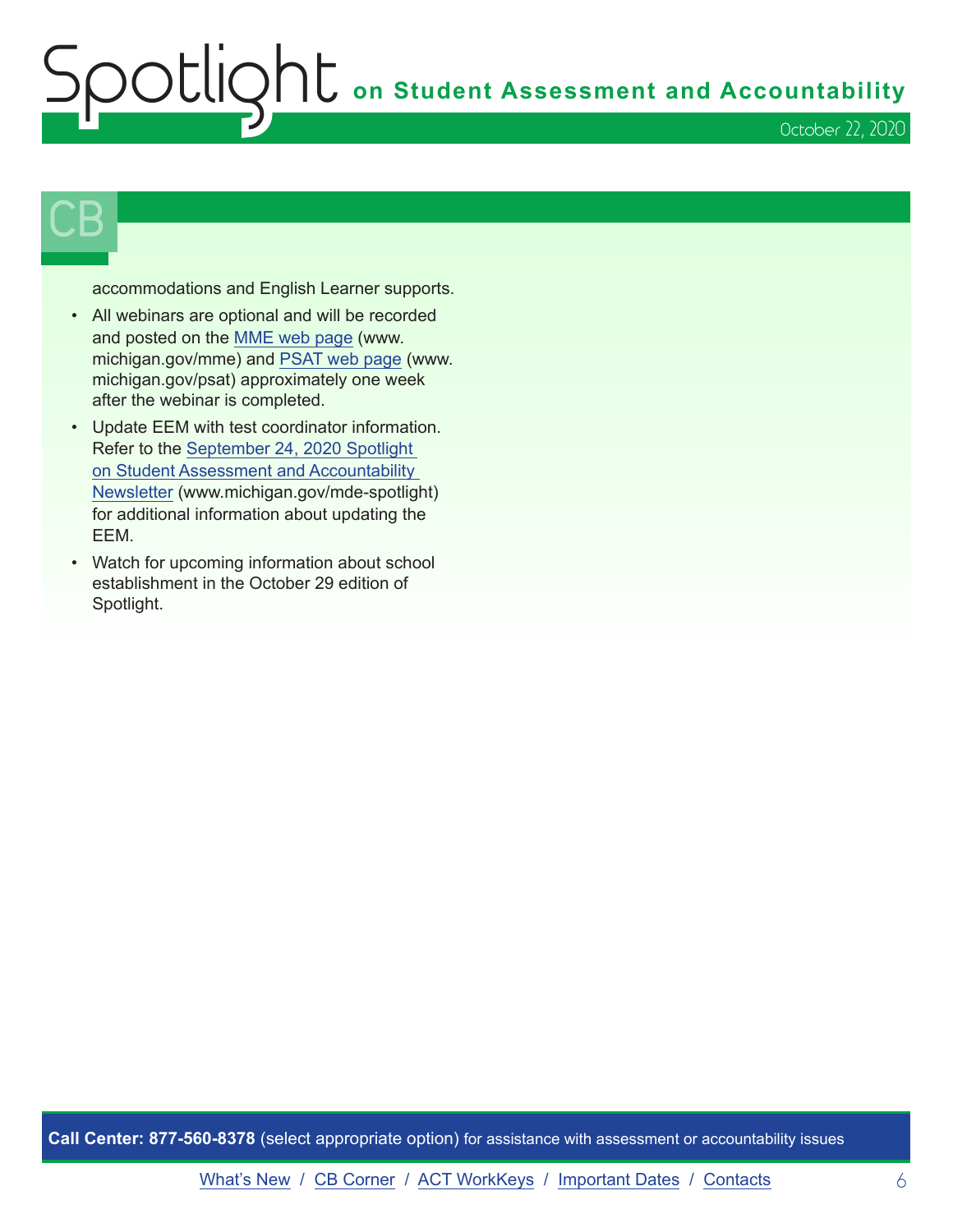OUIQhL on Student Assessment and Accountability

# <span id="page-6-0"></span>**ACT WorkKeys**

## **Reminder**

## **Upcoming Manage Participation**

The ACT Workkeys assessment is one of three required components of the Michigan Merit Exam (MME) for grade 11 and eligible grade 12 students. All public schools are required to administer the full Michigan Merit Examination (MME), which consists of the ACT WorkKeys, SAT, and M-STEP science and social studies assessments. If a nonpublic school chooses to administer any one of the three MME components, they will be expected to administer all three components to their students.

The WorkKeys Test Coordinators must indicate each school's participation status, either Participating or Not Participating, in PearsonAccess<sup>next</sup>, during the Manage Participation window **November 2 – November 27, 2020**. If your school will participate in the WorkKeys assessments in Spring 2021, you must also select your preferred test materials receipt week. The process will take approximately five minutes.

**Note:** Manage Participation must be completed at the individual school level, not at the district level.

All schools, public and nonpublic, must confirm that they are participating in order to receive test materials and to administer the WorkKeys assessment.

District Assessment Coordinators should ensure that all schools within your district have completed the Manage Participation process, even if they are not testing.

Information about completing the Manage Participation process will be emailed to the District Assessment Coordinators and the WorkKeys Test Coordinators listed in the [Educational Entity Master](www.michigan.gov/EEM)  [\(EEM\)](www.michigan.gov/EEM) (www.michigan.gov/eem) the **week of October 26, 2020**. Refer to the [September 24, 2020](https://www.michigan.gov/documents/mde/Spotlight_9-24-20_703294_7.pdf)  [Spotlight on Student Assessment and Accountability](https://www.michigan.gov/documents/mde/Spotlight_9-24-20_703294_7.pdf)  [Newsletter](https://www.michigan.gov/documents/mde/Spotlight_9-24-20_703294_7.pdf) (www.michigan.gov/mde-spotlight) for additional information about updating the EEM.

ACT will email the PearsonAccess<sup>next</sup> login information only to the District Assessment Coordinators and WorkKeys Test Coordinators listed in the EEM for both public and nonpublic schools. If the WorkKeys Test Coordinator does not receive this email by **November 2, 2020**, contact ACT at the web page or phone number listed below.

## **Contacting ACT**

If you have questions, you may:

- 1. contact ACT via the [Contact Us web page](http://www.act.org/aap/state/contact.html) [\(www.act.org/aap/state/contact.html\)](https://www.act.org/aap/state/contact.html)
- 2. call ACT at 800-553-6244 between 9:30 a.m. – 6:00 p.m. ET
	- standard time: ext. 2800
	- accommodations: ext. 1788
- 3. email accommodations questions to [ACTStateAccoms@act.org](mailto:ACTStateAccoms%40act.org?subject=)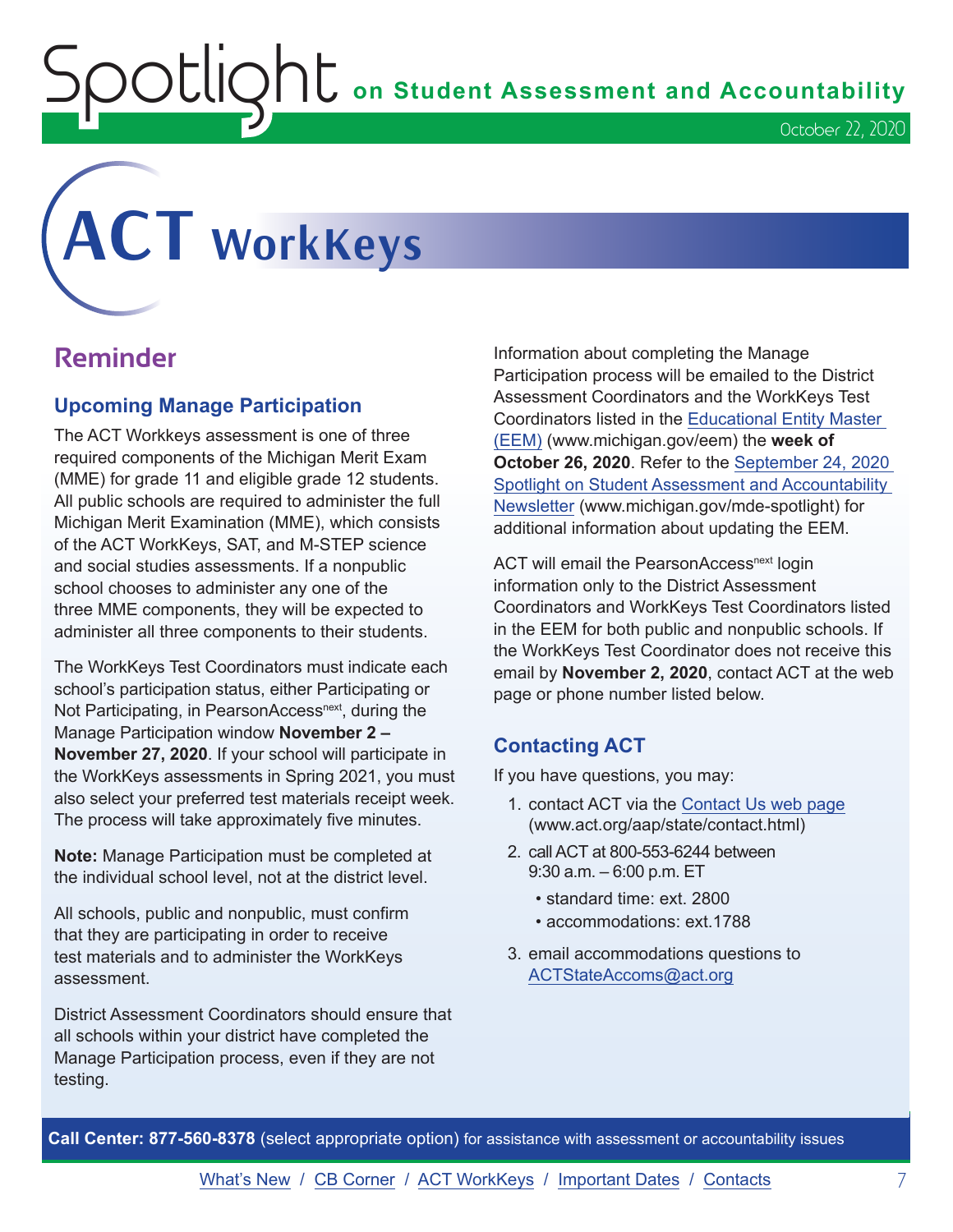## on Student Assessment and Accountability October 22, 2020 FП.

## <span id="page-7-0"></span>**Important Dates**

## **Coming Next Week . . .**

## **Tuesday, October 27, 2020**

• **SAT with Essay** Fall 2020 makeup administration (This makeup date can also be used as a third administration date.)

## **Thursday, October 29, 2020**

- **Last Day of Testing: PSAT 8/9** Fall 2020 administration window (Pick one primary administration date, and complete all makeup testing within two weeks of the primary administration date.)
- **PSAT/NMSQT** Fall 2020 administration date

## **Approaching Deadlines!**

## **Thursday, October 29, 2020**

• Pre-Identification of students in the OEAA Secure Site **DEADLINE** for **Early Literacy and Mathematics Benchmark Assessments (K-2)**

## **Friday, October 30, 2020**

• **Early Literacy and Mathematics Benchmark Assessments (K-2)** Fall 2020 testing window **CLOSES**

## **November 2020**

Wed

## **ACT WorkKeys**

**November 2 – 27, 2020**

• **ACT WorkKeys** Manage Participation window

l nu

5

12

6

13

## **SAT and PSAT**

•

#### **November 10, 2020 from 9:00 - 10:30 a.m.**

• Michigan Implementation webinar – [Register](https://tinyurl.com/2021Implementation-MI) (https://tinyurl.com/2021Implementation-MI)

## **December 2020**

## **December 2, 2020 at 10 a.m.**

• Winter/Spring 2021 Technology Coordinator Training Zoom webinar

[Join the webinar](https://datarecognitioncorp.zoom.us/j/99441419689)

## **SAT and PSAT**

## **December 9, 2020 from 12:00 - 1:30 p.m.**

• Accommodations and Supports webinar – [Register](https://tinyurl.com/2021Accommodations-MI) (https://tinyurl. com/2021Accommodations-MI)